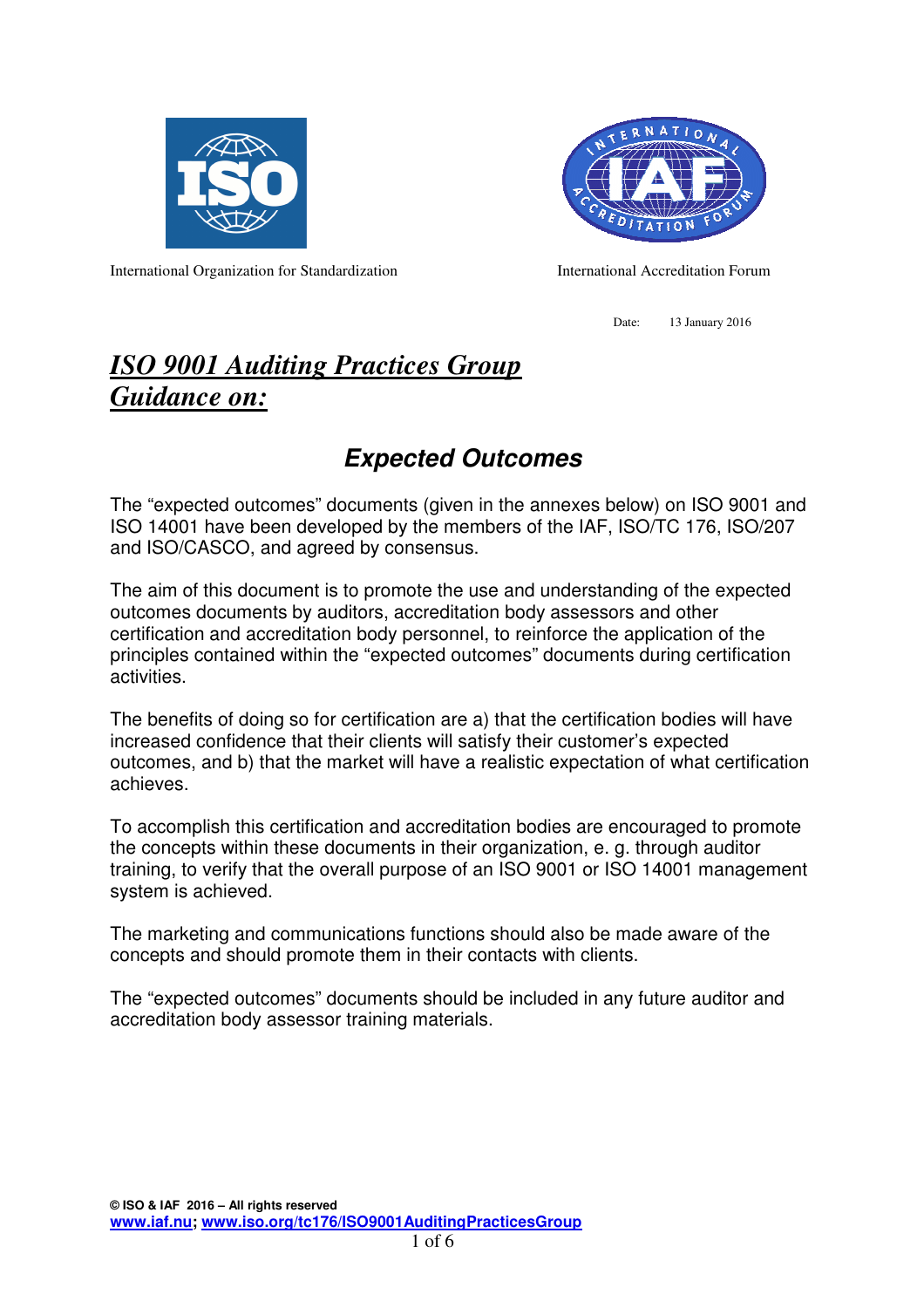## Annex A - Expected Outcomes for Accredited Certification to ISO 9001

The International Accreditation Forum (IAF) and the International Organization for Standardization (ISO) support the following concise statement of outcomes that are to be expected as a result of accredited certification to ISO 9001. The intent is to promote a common focus throughout the entire conformity assessment chain in order to achieve these expected outcomes and thereby enhance the value and relevance of accredited certification.

ISO 9001 certification is frequently used in both private and public sectors to increase confidence in the products and services provided by organizations, between partners in business-to-business relations, in the selection of suppliers in supply chains and in the right to tender for procurement contracts.

ISO is the developer and publisher of ISO 9001, but does not itself carry out auditing and certification. These services are performed independently of ISO by certification bodies. ISO does not control such bodies, but does develop voluntary International Standards to encourage good practice in their activities on a worldwide basis. For example, ISO/IEC 17021 specifies the requirements for bodies providing auditing and certification of management systems.

One option for certification bodies wishing to provide further confidence in their services is to apply to be accredited as competent by an IAF recognized national accreditation body. The IAF is an international association whose membership includes the national accreditation bodies of 49 economies. ISO does not control such bodies, but does develop voluntary International Standards such as ISO/IEC 17011 which specifies the general requirements for carrying out accreditation.

NOTE: Accredited certification is only one way that an organization may demonstrate conformity to ISO 9001. ISO does not promote accredited certification over other conformity assessment methodologies.

Expected Outcomes for Accredited Certification to ISO 9001 (from the perspective of the organization's customers)

"For the defined certification scope, an organization with a certified quality management system consistently provides products and services that meet customer and applicable statutory and regulatory requirements, and aims to enhance customer satisfaction."

#### Notes:

a. Customer requirements for the products and services may either be stated (for example in a contract or an agreed specification) or generally implied (for example in the organization's promotional material, or by common practice for that economic/industry sector). b. Requirements for the products and services may include requirements for delivery and postdelivery activities.

### What accredited certification to ISO 9001 means

To achieve conforming products and services, the accredited certification process is expected to provide confidence that the organization has a quality management system that conforms to the applicable requirements of ISO 9001. In particular, it is to be expected that the organization:

A. has established a quality management system that is suitable for its products, services and processes, and appropriate for its certification scope

B. analyzes and understands customer needs and expectations, as well as the relevant statutory and regulatory requirements related to its products and services

**© ISO & IAF 2016 – All rights reserved www.iaf.nu; www.iso.org/tc176/ISO9001AuditingPracticesGroup**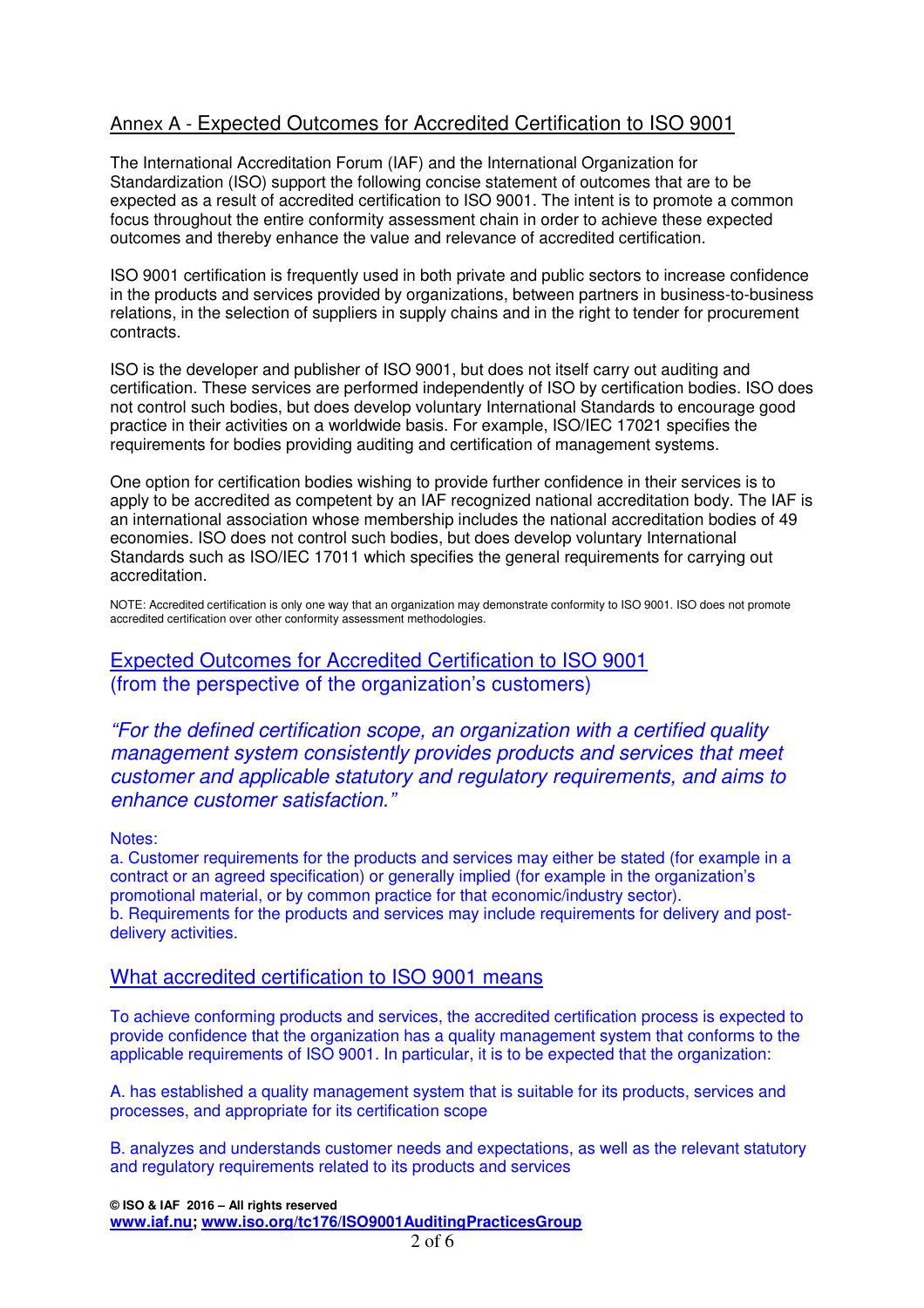C. ensures that product characteristics have been specified in order to meet customer and statutory/regulatory requirements

D. has determined and is managing the processes needed to achieve the expected outcomes (conforming products and services, as well as enhanced customer satisfaction)

E. has ensured the availability of resources necessary to support the operation and monitoring of these processes

F. monitors and controls the defined product and service characteristics

G. aims to prevent nonconformities, and has systematic improvement processes in place to 1. Correct any nonconformities that do occur (including product or service

nonconformities that are detected after delivery)

2. Analyze the cause of nonconformities and take corrective action to avoid their recurrence

3. Address customer complaints

H. has implemented an effective internal audit and management review process

I. is monitoring, measuring and continually improving the effectiveness of its quality management system

### What accredited certification to ISO 9001 does not mean

1) It is important to recognize that ISO 9001 defines the requirements for an organization's quality management system, not for its products and services. Accredited certification to ISO 9001 should provide confidence in the organization's ability to "consistently provide product that meets customer and applicable statutory and regulatory requirements". It does not necessarily ensure that the organization will always achieve 100% product conformity, though this should of course be a permanent goal.

2) ISO 9001 accredited certification does not imply that the organization is providing a superior Product or service, or that the product or service itself is certified as meeting the requirements of an ISO (or any other) standard or specification.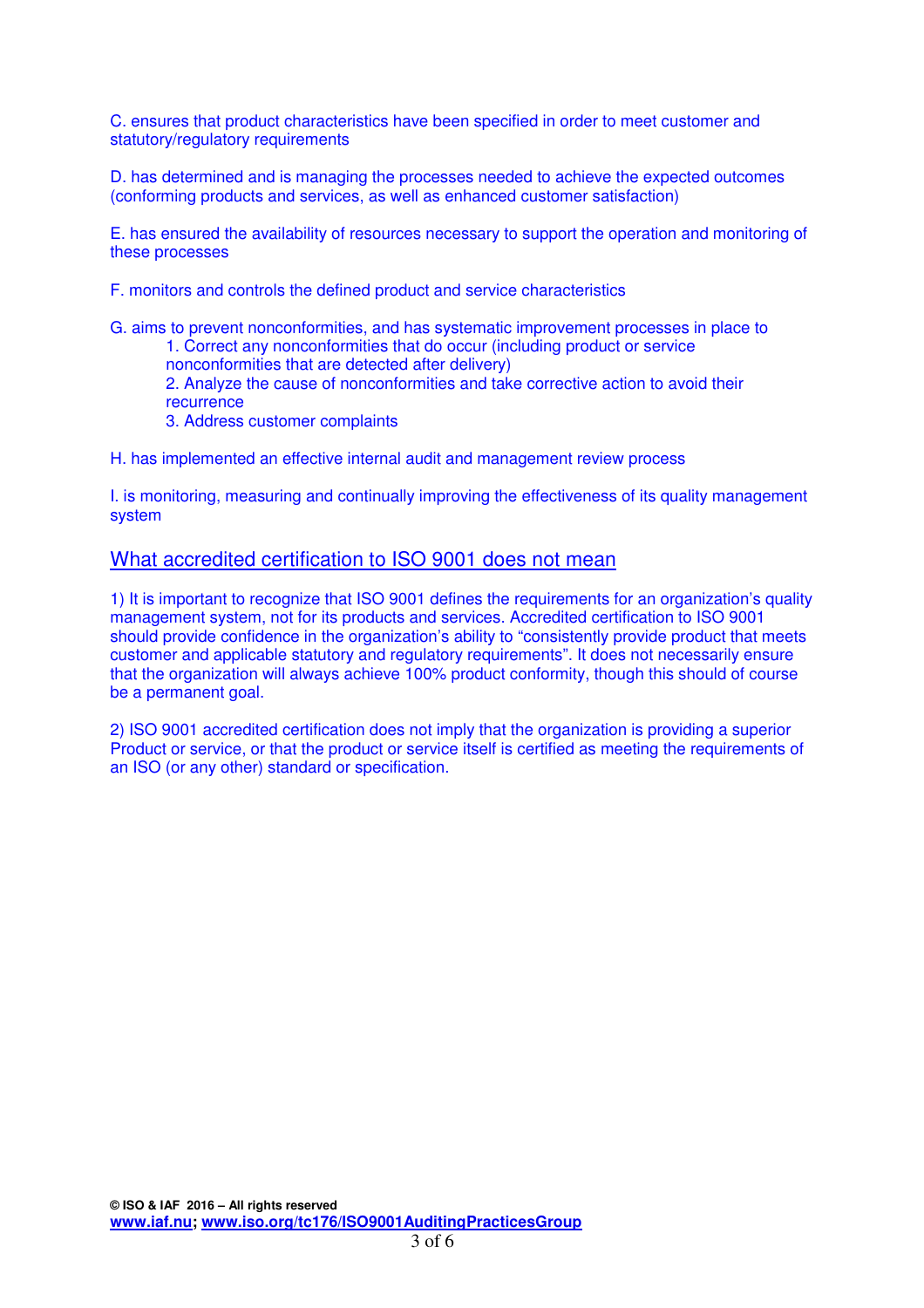## Annex B - Expected Outcomes for Accredited Certification to ISO 14001

The International Accreditation Forum (IAF) and the International Organization for Standardization (ISO) support the following concise statement of outcomes that are to be expected as a result of accredited certification to ISO 14001. The intent is to promote a common focus throughout the entire conformity assessment chain in order to achieve these expected outcomes and thereby enhance the value and relevance of accredited certification.

ISO 14001 certification is frequently used in both private and public sectors to increase the confidence level of interested parties in an organization's environmental management system. ISO is the developer and publisher of ISO 14001, but does not itself carry out auditing and certification. These services are performed independently of ISO by certification bodies. ISO does not control such bodies, but does develop voluntary International Standards to encourage good practice in their activities on a worldwide basis. For example, ISO/IEC 17021 specifies the requirements for bodies providing auditing and certification of management systems.

One option for certification bodies wishing to provide further confidence in their services is to apply to be accredited as competent by an IAF recognized national accreditation body. The IAF is an international association whose membership includes the national accreditation bodies of 49 economies. ISO does not control such bodies, but does develop voluntary International Standards such as ISO/IEC 17011 which specifies the general requirements for carrying out accreditation.

NOTE: Accredited certification is only one way that an organization may demonstrate conformity to ISO 14001. ISO does not promote accredited certification over other conformity assessment methodologies.

### Expected Outcomes for Accredited Certification to ISO 14001 (from the perspective of interested parties)

"For the defined certification scope, an organization with a certified environmental management system is managing its interactions with the environment and is demonstrating its commitment to:

A. Preventing pollution.

B. Meeting applicable legal and other requirements.

C. Continually enhancing its environmental management system in order to achieve improvements in its overall environmental performance."

### **What accredited certification to ISO 14001 means**

The accredited certification process is expected to ensure that the organization has an environmental management system, suitable for the nature of its activities, products and services, that conforms to the requirements of ISO 14001, and in particular can demonstrate for the defined scope that the organization:

A. has defined an environmental policy appropriate to the nature, scale and environmental impacts of its activities, products and services

B. has identified the environmental aspects of its activities, products and services that it can control and /or influence and determined those that can have a significant environmental impact (including those related to suppliers / contractors).

C. has procedures in place to identify applicable environmental legislation and other relevant requirements, to determine how these apply to its environmental aspects and to keep this information up to date.

D. has implemented effective controls in order to meet its commitment to comply with applicable legal and other requirements.

E. has defined environmental objectives and targets that are measurable, where practicable, taking into account legal requirements and significant environmental aspects, and has programmes in place to achieve these objectives and targets

**© ISO & IAF 2016 – All rights reserved www.iaf.nu; www.iso.org/tc176/ISO9001AuditingPracticesGroup**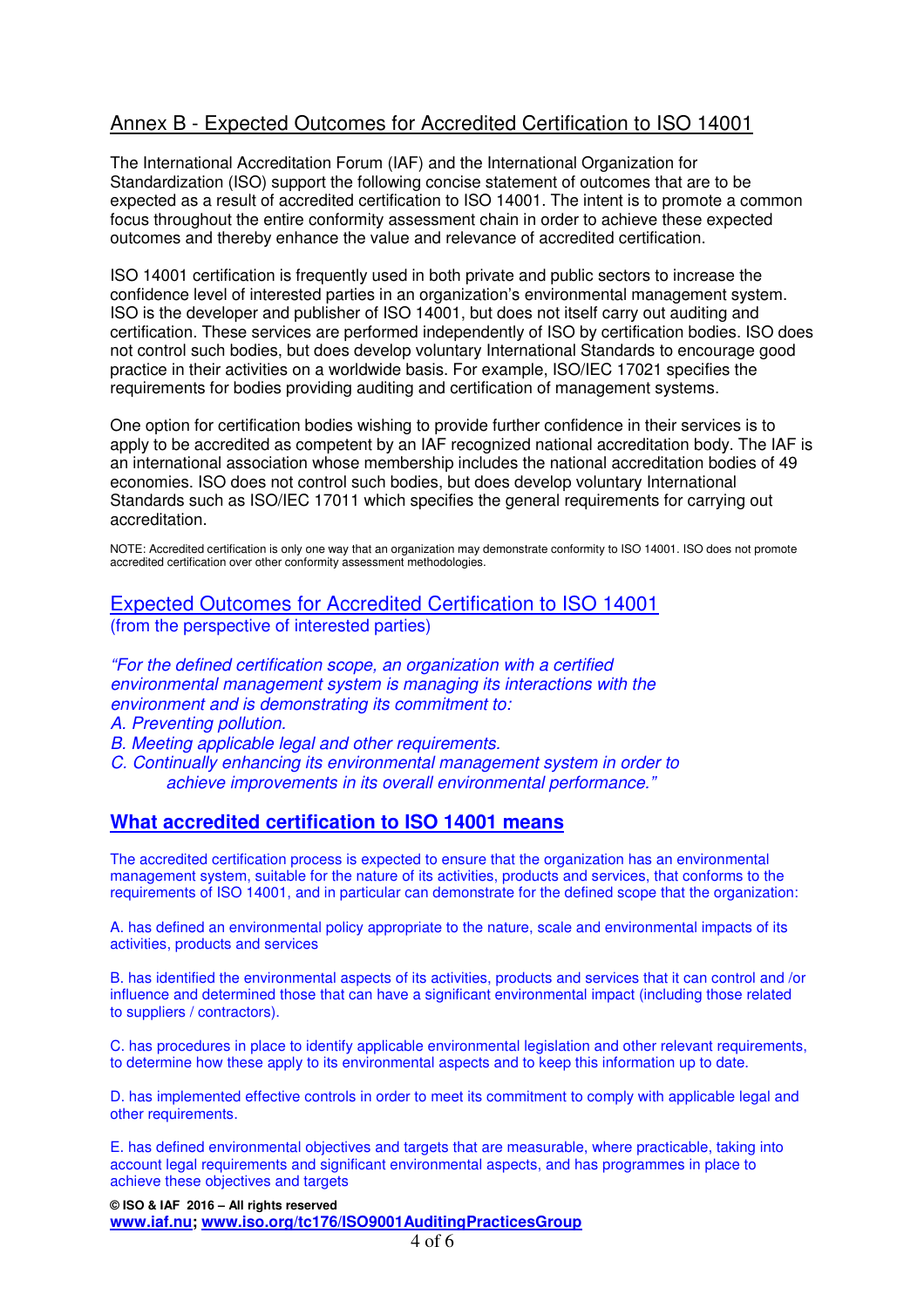F. ensures that people working for or on behalf of the organization are aware of the requirements of its environmental management system and are competent to perform tasks that have the potential to cause significant environmental impacts

G. has implemented procedures for communicating internally, as well as responding to and communicating (as necessary) with interested external parties

H ensures that those operations associated with significant environmental aspects are carried out under specified conditions and monitors and controls the key characteristics of its operations that can have a significant environmental impact

I. has established and (where practicable) tested procedures to address and respond to emergencies that can have an effect on the environment

J. periodically evaluates its compliance with applicable legal and other requirements

K. aims to prevent nonconformities, and has procedures in place to

1. correct any nonconformities that do occur

2. analyze the cause of any such nonconformities and take corrective action to avoid their recurrence

L. has implemented effective internal audit and management review procedures

### **What accredited certification to ISO 14001 does not mean**

1) ISO 14001 defines the requirements for an organization's environmental management system, but does not define specific environmental performance criteria.

2) Accredited certification to ISO 14001 provides confidence in the organization's ability to meet its own environmental policy, including the commitment to comply with applicable legislation, to prevent pollution, and to continually improve its performance. It does not ensure that the organization is currently achieving optimal environmental performance.

3) The ISO 14001 accredited certification process does not include a full regulatory compliance audit and cannot ensure that violations of legal requirements will never occur, though full legal compliance should always be the organization's goal.

4) Accredited certification to ISO 14001 does not necessarily indicate that the organization will be able to prevent environmental accidents from occurring

For further information on the ISO 9001 Auditing Practices Group, please refer to the paper: Introduction to the ISO 9001 Auditing Practices Group

Feedback from users will be used by the ISO 9001 Auditing Practices Group to determine whether additional guidance documents should be developed, or if these current ones should be revised.

Comments on the papers or presentations can be sent to the following email address: charles.corrie@bsigroup.com.

The other papers and presentations may be downloaded from the web site:

**www.iso.org/tc176/ISO9001AuditingPracticesGroup** 

#### **Disclaimer**

These papers have not been subject to an endorsement process by the International Organization for Standardization (ISO), the ISO Policy Committee for Conformity

**© ISO & IAF 2016 – All rights reserved www.iaf.nu; www.iso.org/tc176/ISO9001AuditingPracticesGroup**